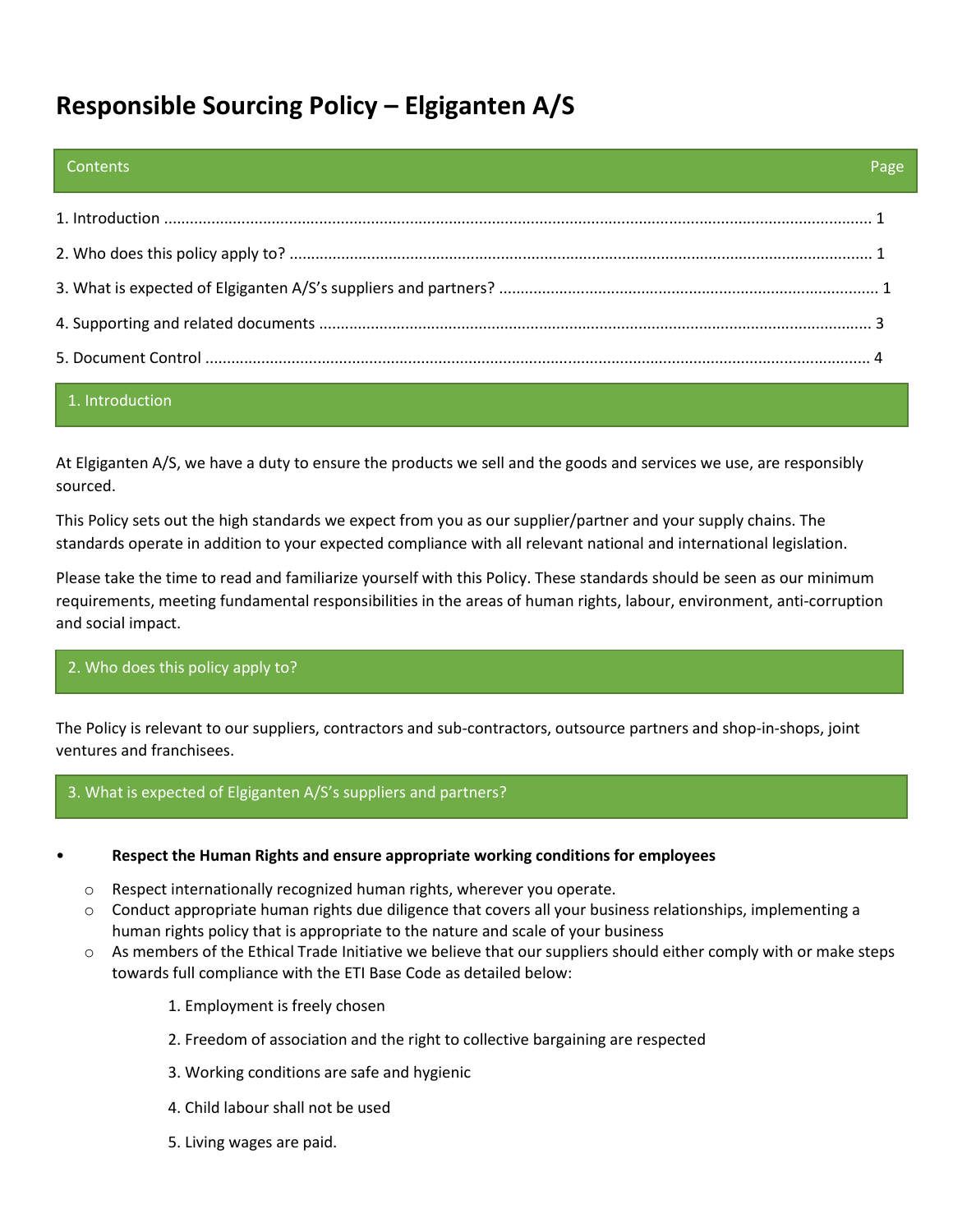

- 6. Working hours are not excessive
- 7. No discrimination is practised
- 8. Regular employment is provided
- 9. No harsh or inhumane treatment is allowed

For further information please refer to the following link [https://www.ethicaltrade.org/resources/eti](https://www.ethicaltrade.org/resources/eti-base-code)[base-code](https://www.ethicaltrade.org/resources/eti-base-code) 

## • **Minimize the environmental footprint/impact of your organization**

- $\circ$  Where appropriate for the size of your organization develop, implement and publish an environmental policy that demonstrates care for the environment
- o Actively seek to minimize the use of resources and reduce waste and emissions.
- $\circ$  Whist any form of reduction is encouraged the following areas are of interest to the goods and services that Elgiganten A/S procure:
	- Look to reduce and where possible eliminate the use of single use plastics
	- Understand your carbon footprint, set targets to reduce greenhouse gas emissions and respond to Carbon Index reporting, e.g. the CDP Climate Change questionnaire
	- Develop products that are:
		- easily repairable/modular and provide us with detailed instructions of how to complete those repairs
		- facilitate the recycling of components
		- not needlessly overpackaged and use materials that are easily recycled/reduce pollution
		- energy efficient/low carbon
		- Minimize vehicle emissions (for example using of liquefied petroleum gas (LPG)/electric/hybrid technologies instead of fossil fuels)
		- Store, handle and use and dispose of hazardous materials in the appropriate manner. Hazardous materials should only be used when no other viable option is available, this includes within the products you procure and/or manufacture (REACH, ROSH, POPs, etc.)

#### • **Operate with a high standard of integrity and business ethics**

- o Prohibit any form of bribery, corruption, fraud or extortion
- $\circ$  Not offer or accept gifts, payments or other advantages that may be intended to influence business decisions
- o Ensure that appropriate controls exist to prevent any involvement in financial crime, terrorist financing or money laundering.

# • **Provide goods and services that:**

- $\circ$  Keep the personal data of customers and employees alike safe, respecting all relevant privacy laws and regulations
- o Meet all relevant safety standards, maintain records of testing and monitoring and mark products appropriately
- **Implement the following business practices:** 
	- o Continuous improvement
	- o Risk Management